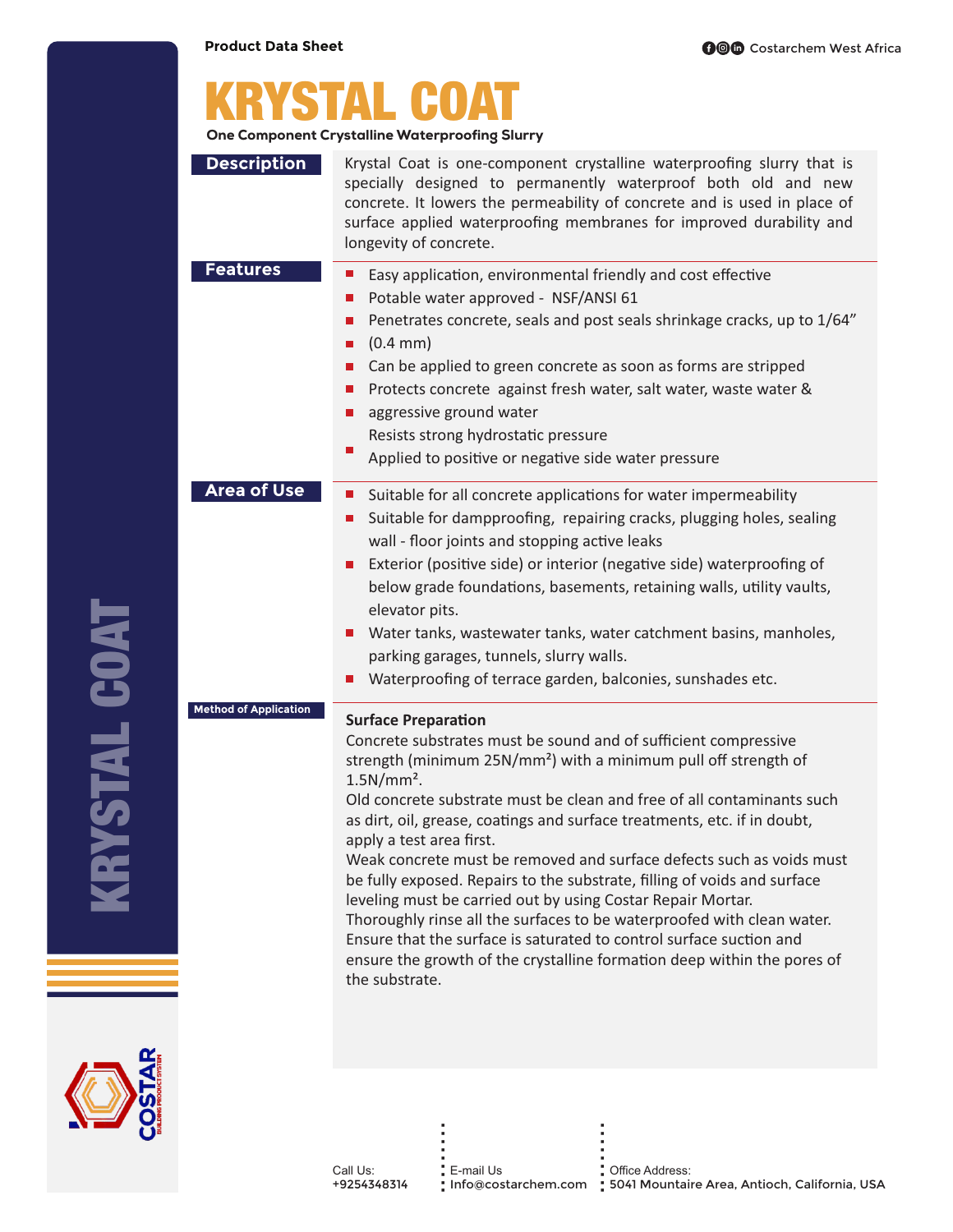## KRYSTAL COAT

One Component Crystalline Waterproofing Slurry

For green/Fresh concrete, once forms are stripped, acid etch or sand blast / water blast to facilitate penetration of crystals formed during the chemical reaction. Surface must be left damp for application of Krystal Coat Crystalline Waterproofing Slurry.

Construction joints, cold joints and non-leaking joints greater than 0.25mm wide must be cut in V-groove shape and filled with the crystalline coat in mortar consistency.

#### **Mixing**

Add the 3 parts of Krystal Coat powder to 1 part of clean water and mix for at least 3 minutes with a mechanical mixer to a creamy slurry consistency. Mix only as much material as can be used within 30-40 minutes. In case false setting occurs, do not add water; restir to restore workablilty.

#### **Application**

A trial dry-shake application is highly recommended prior to the actual application.

#### **Horizontal Surfaces & Construction Joints**

#### **Dry-sprinkle and power-trowel or wooden float application:**

The specified amount of Krystal Coat is dry distributed, by hand, using a sieve, or similar device, onto the concrete surface when the concrete to be treated starts to set initially. It is then troweled in until coverage is uniform and the specified finish is achieved (smooth or brushed).

### **Split Slabs / Construction Joints:**

Apply Krystal Coat in slurry or dry powder consistency to pre-watered concrete substrate, split slabs or construction joints immediately prior to casting the structural slab or wall.

### **Brush or spray application:**

Ensure that the Slab surfaces have a rough wood float or broom finish. Apply Krystal Coat in slurry consistency in the specified quantity, in one coat.

**Vertical Surfaces & Construction Joints** 

#### **Brush application:**

Brush on two coats of Krystal Coat in a slurry consistency onto the material evenly and work it well into the surface. Ensure that the second coat is applied while the first coat is still tacky.

#### **Spray application:**

Spray on one or two coats using compressed air-spray equipment in circular movements Ensure that the second coat is applied while the first coat is still tacky.

Call Us: +9254348314 E-mail Us ......... Info@costarchem.com 5041 Mountaire Area, Antioch, California, USA Office Address: .........

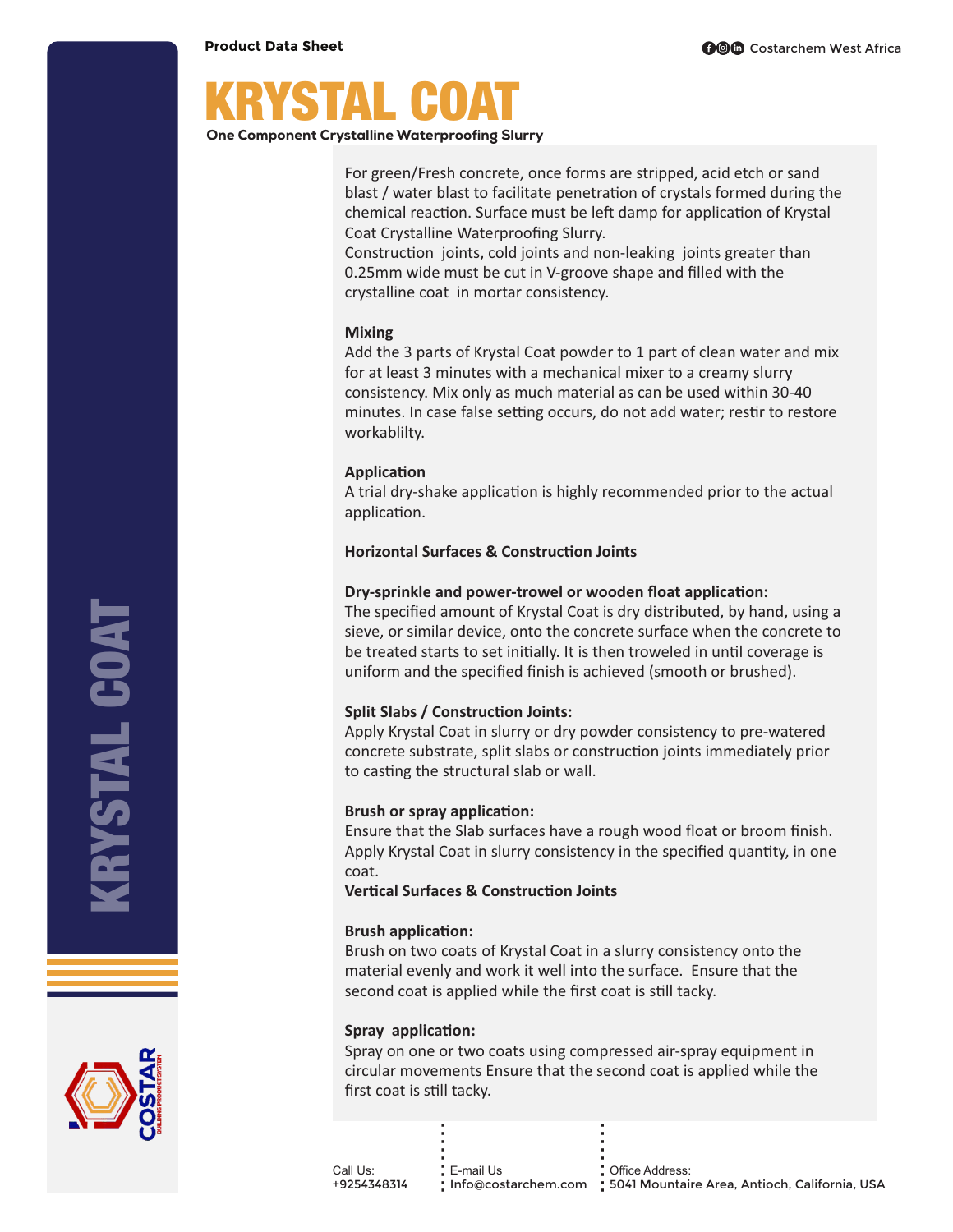# KRYSTAL COAT

One Component Crystalline Waterproofing Slurry

#### **Curing and Protection**

#### **Exposed Areas:**

- $\blacksquare$  The freshly treated surfaces should be protected from rain for a minimum period of 24 hrs.
- $\blacksquare$  Start curing as soon as Krystal Coat has hardened sufficiently so as not to be damaged by a fine water spray. Keep damp for a period of 2 - 3 days for standard waterproofing applications, 7 days for potable water tanks.
- $\blacksquare$  Protect exposed surfaces against direct sun, wind and frost by covering with plastic sheeting, burlap, or similar. Do not lay plastic sheeting directly on Krystal Coat as air contact is required for proper curing.
- $\blacksquare$  Back filling can be carried out 36-72 hours after completion of the Krystal Coat treatment. Protection boards are generally not required. Backfill material shall be moist and not contain rocks or larger aggregate.

#### **Indoor treated areas:**

- $\blacksquare$  Self curing in cool areas with high humidity.
- Keep moist for 2 3 days in areas with low humidity and 7 days for potable water tanks. Provide air circulation for minimum 24 hrs. following the Krystal Coat treatment in poorly ventilated areas and deep pits.

#### **Decoration, Coating and Tiling**

- $\blacksquare$  All surfaces treated with Krystal Coat which are to be coated or painted must be left to cure for at least 4 weeks. At the end of the curing period, the surfaces should be saturated with water and neutralized with a 1:8 solution of muriatic acid. Following this, the areas must be thoroughly rinsed with water.
- $\blacksquare$  When a plaster or render finish is required on top of Krystal Coat treatments, it is essential to apply a thin rough cast of sand and cement on the final Krystal Cost layer when it has reached initial set. If this is not practical, carefully clean the hardened Krystal Cost surface and apply an appropriate bonding agent prior to rendering.
- $\blacksquare$  Do not use for waterproofing applications under thin set tile mortar (i.e. swimming pools, balconies, etc.).
- $\blacksquare$  Slabs on or below grade to be covered with vinyl tiles or other nonbreathable products (i.e. epoxy, some carpets, resilient flooring, etc.) must be checked for moisture vapor emission as per ASTM F 1869- 98 before installation of tiles, etc.



KRYSTAL COAT

**ISTAL COAT**